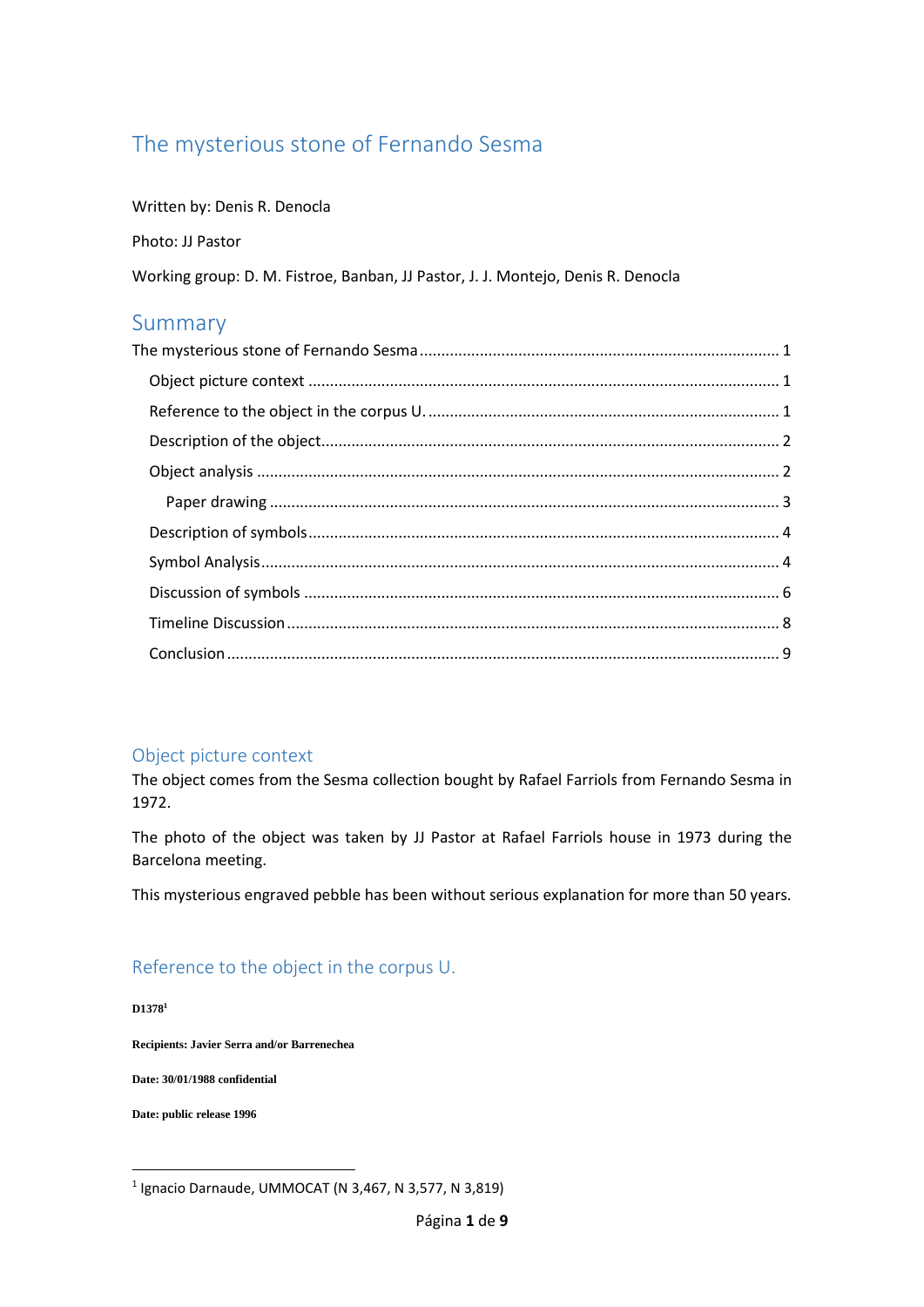Fernando Sesma greeted the first phone calls with some suspicion. We captured a lot of data on his neuromental structure thanks to his phonalization and we understood that his intellecto-emotional models could be affected very favorably by *giving him a message engraved on the enamel of* a stone. Thus began the first telephone dialogues with your unfortunate brother (in 1965), victim thereafter of the infamous manipulations emanating from other intragalactic beings.

### <span id="page-1-0"></span>Description of the object

My first impression was that the object was in glazed pottery, JJ Pastor confirmed to me that it was indeed a pebble. The brown color where the symbols are engraved seemed to JJ Pastor to be a kind of natural gangue. Given the shape and surface appearance of the brown spot, we cannot exclude a varnish, probably that an *in situ* examination would make it possible to decide.



Left View—Right View

## <span id="page-1-1"></span>Object analysis

The pebble is relatively ovoid, its diameter is about 10-12 cm.

The pebble has symbols engraved on one side, mostly in the brown area.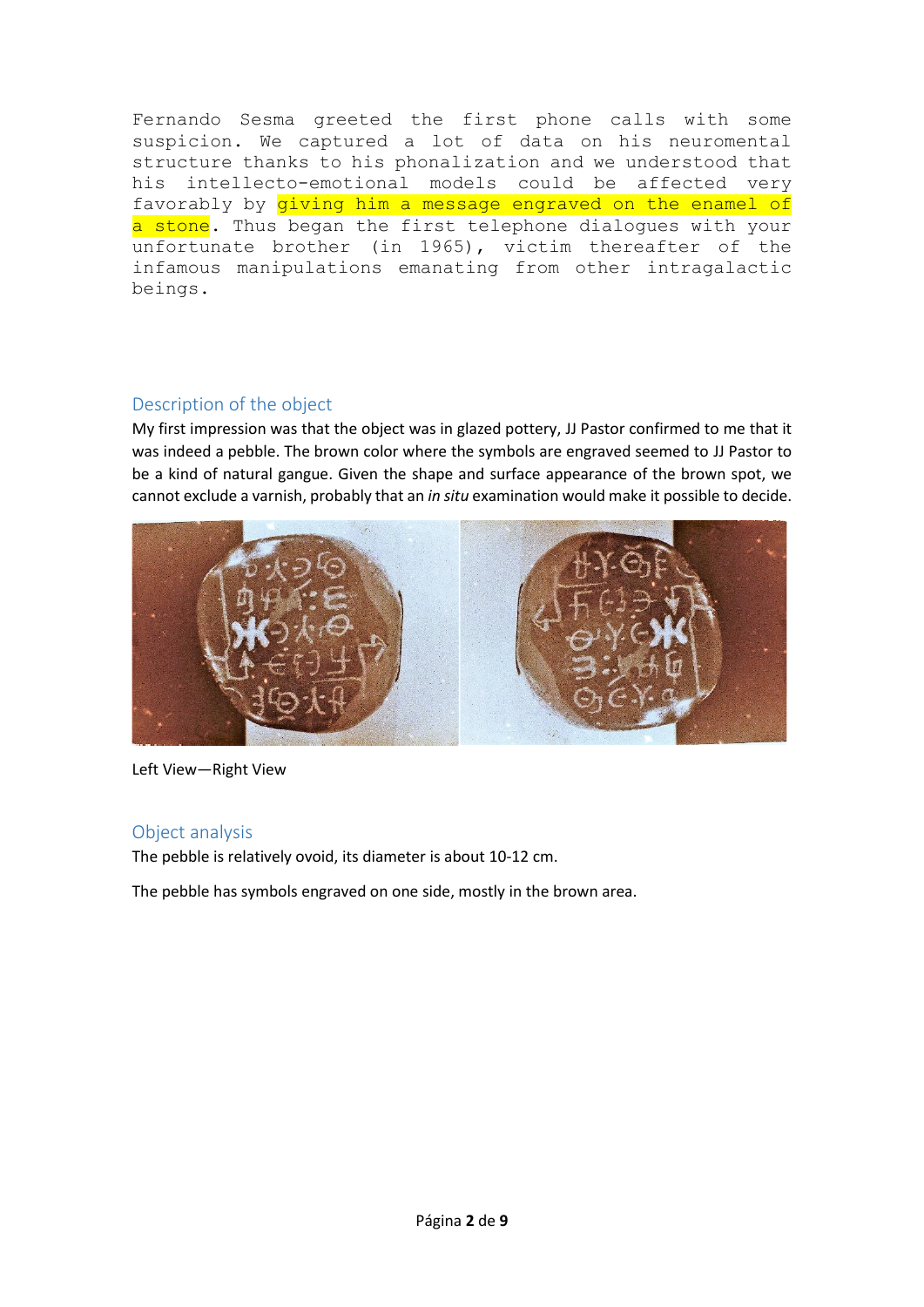# <span id="page-2-0"></span>Paper drawing

The engraved pebble was accompanied by a drawing on paper of the ideograms. This drawing is also an original.

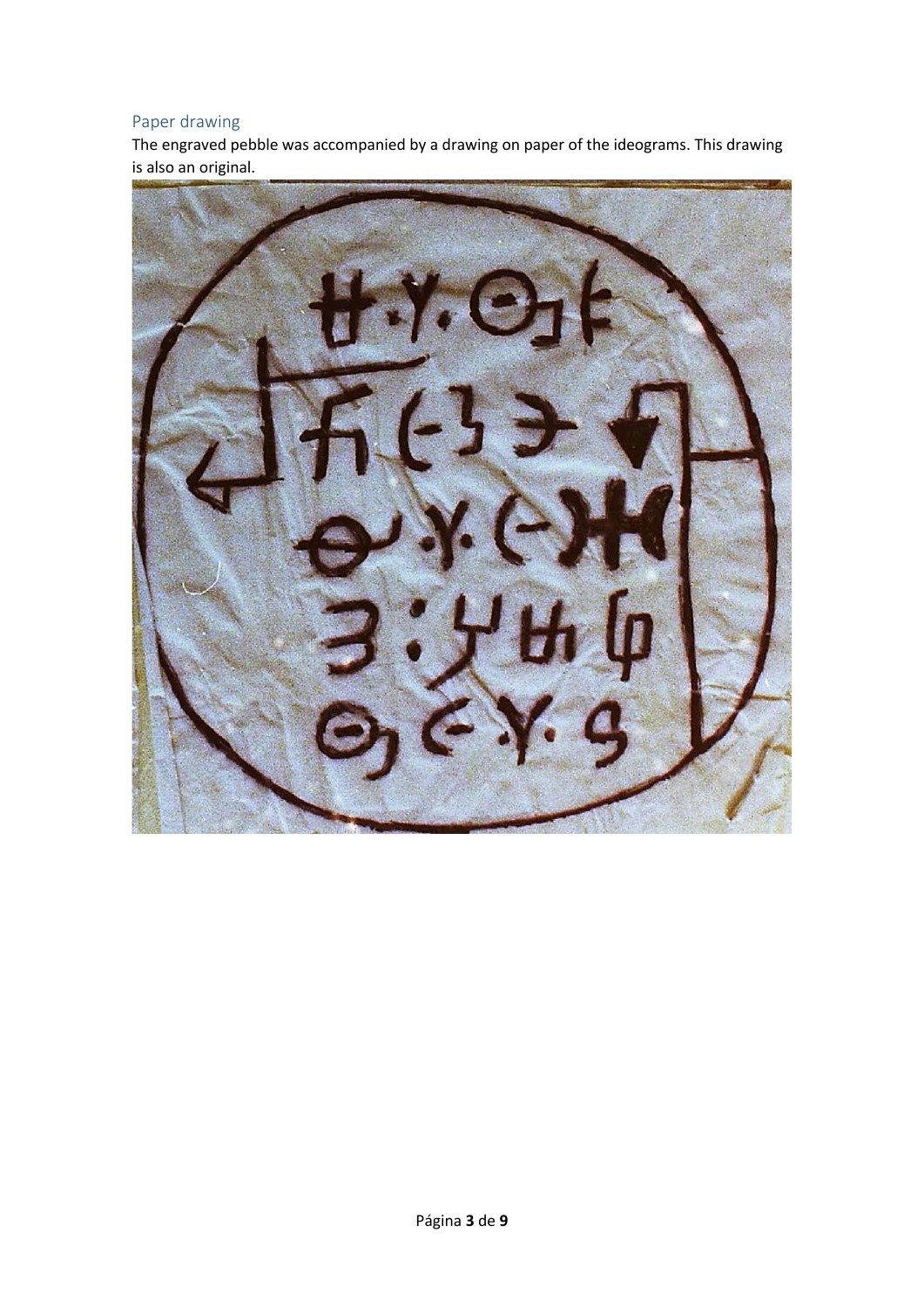### <span id="page-3-0"></span>Description of symbols

It looks like there are 20 symbols and 2 arrows. The symbols are relatively well aligned horizontally and vertically. One of the symbols is engraved in "bold".



# <span id="page-3-1"></span>Symbol Analysis

a) A first hypothesis would be Berber symbols. In this case, the bold Berber symbol should be read vertically.<sup>2</sup>



The Berbers used different alphabets, but no other symbol significantly corresponds to them.

The hypothesis of Berber symbols can be ruled out without a doubt.

b) The hypothesis of ideograms U.

we recognize with a high probability the ideogram "UMMOAELEWEE GENERAL COUNCIL OF OOMMO" 3



<sup>2</sup> [https://fr.m.wikipedia.org/wiki/Alphabet\\_berb%C3%A8re\\_latin](https://fr.m.wikipedia.org/wiki/Alphabet_berb%C3%A8re_latin)

<sup>3</sup> PRESENCE 6 — Le LANGAGE du peuple d'UMMO DICTIONNAIRE DENOCLA, p474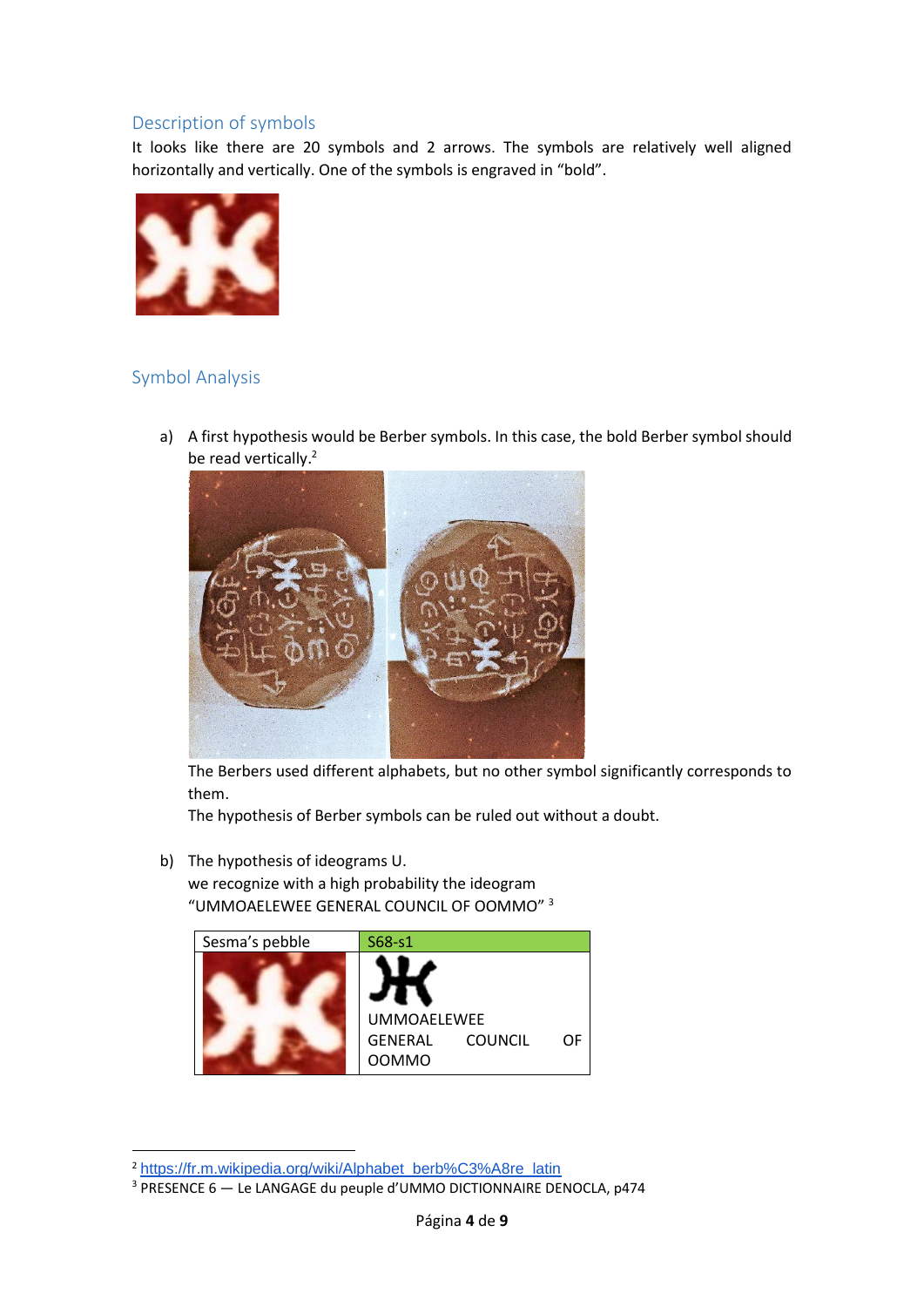b.1) In this case only the Left or Right views are possible, taking into account the symbol U. in bold.



Left View—Right View

b.2) **In right view**, 1st line, 4th ideogram, we recognize with a high probability the ideogram

"HERE/THIS PLACE"

SIMARII

Concept "this place" SIMARII = [S] cycle "has" [[I] identification "has" [[M] join "has" [[A] displacement "has" [R] superimposition "has" [II] limit

[S] cycle "has" [[I] identification "has" [[M] join "has" [[A] displacement "has" bounded overlay]

[S] cycle "has" [[I] identification "has" [[M] join "has" [displacement has bounded overlay]

[S] cycle "has" [[I] identification joined with displacement of bounded overlay identified cycle joined with displacement of bounded overlay]

Suggested translation: Perimeter/contour joined to surface [inside perimeter/contour]<sup>4</sup>

In short: this area is demarcated



b.3**) In right view**, 1st line, 2nd ideogram,

In right view, 3rd line, 2nd ideogram,

In right view, 5th line, 3rd ideogram,

<sup>4</sup> PRESENCE 6 — Le LANGAGE du peuple d'UMMO DICTIONNAIRE DENOCLA, p669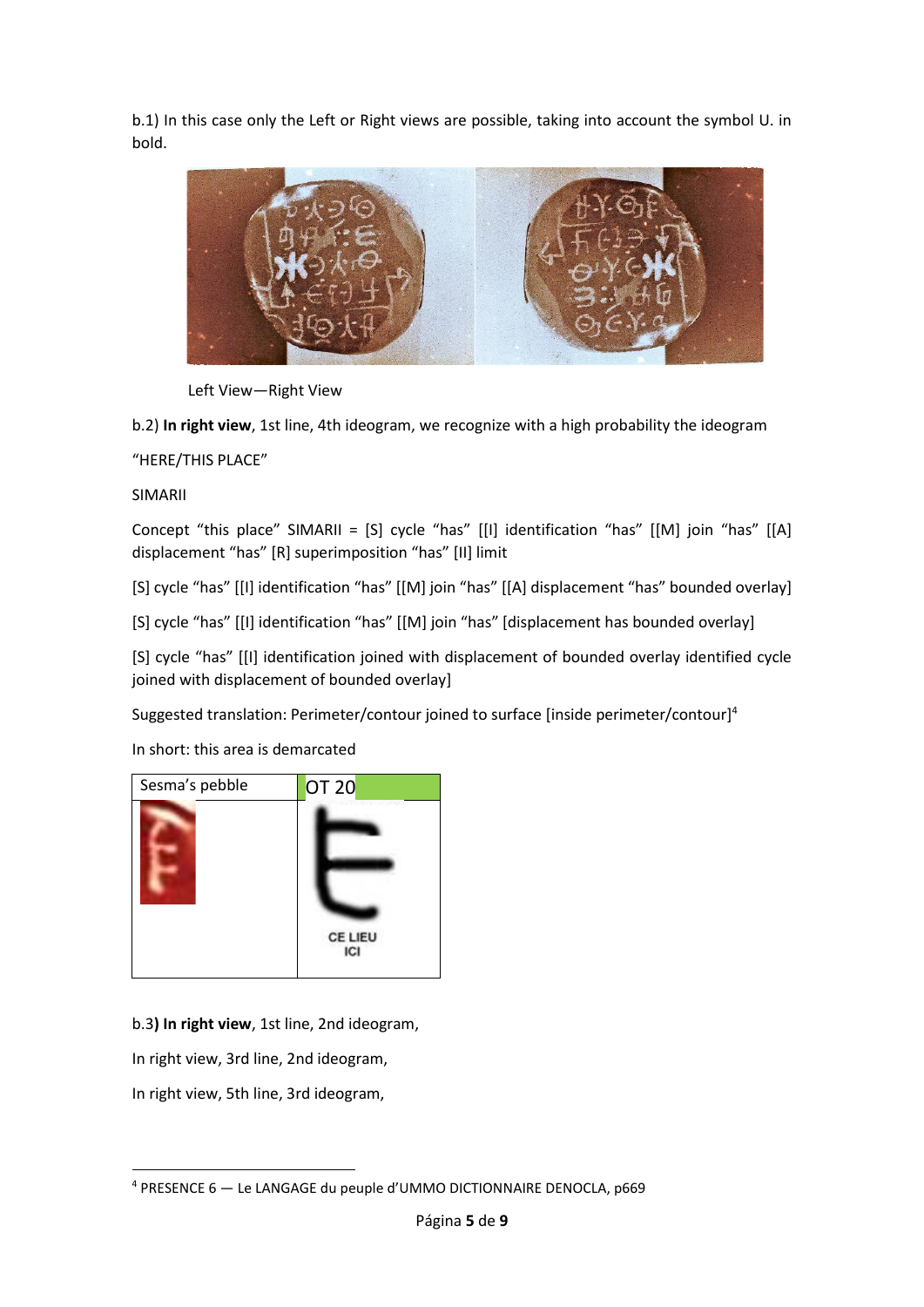we recognize with an average probability, taking into account the absence of lateral dots, the ideogram "OBJECT" 5

| Sesma's pebble | OT 20        |  |
|----------------|--------------|--|
|                | <b>OBJET</b> |  |

#### b.4) **In right view**, 5th line, 4th ideogram, **on the picture**

we recognize with a strong probability, the ideogram of the number/digit "7" <sup>6</sup>

| Sesma's pebble | D45 |
|----------------|-----|
|                |     |

### b.4.2) **In right view,** 5th line, 4th ideogram**, on the drawing,**

the symbol is distinctly different from the number 7 and is unknown.



b.5) Other symbols are unknown.

### <span id="page-5-0"></span>Discussion of symbols

#### A) Our first feeling

Our first feeling of the Sesma pebble is suspicion. This for 2 reasons:

<sup>5</sup> PRESENCE 6 — Le LANGAGE du peuple d'UMMO DICTIONNAIRE DENOCLA, p669

<sup>6</sup> PRESENCE 2 ″ Le langage et le mystère de la planète UMMO révélés, Edition 2012-2016 — V1.8 d'après Notes de Recherches de 2003.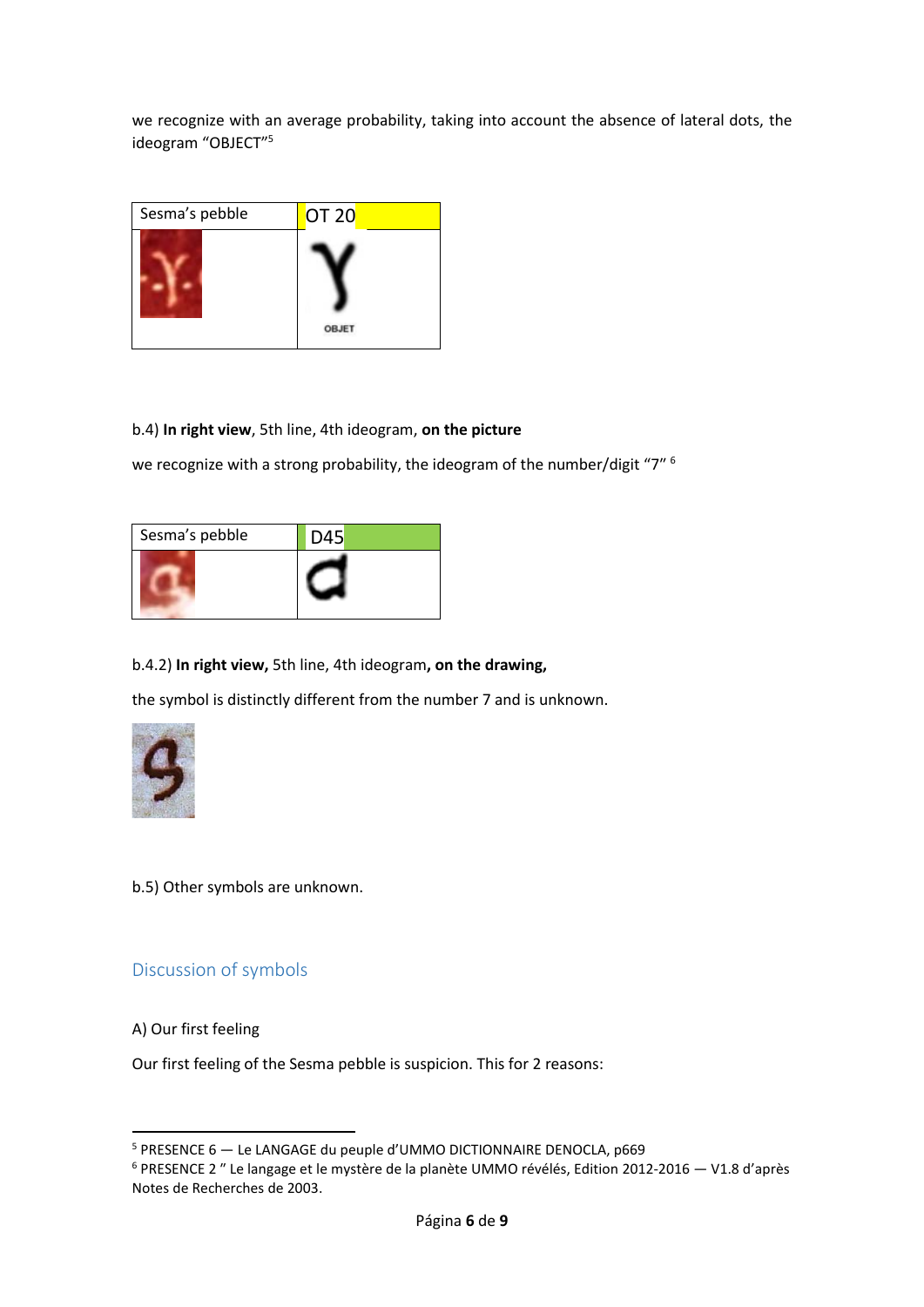—The UMMO symbol is in bold, obviously to draw attention to it, which seems suspicious to us

—Two arrows are engraved in the traditional land way, while the UMMO people use "hook" arrows.

However, if one considers that the symbol for UMMO is in bold, obviously to draw attention to Fernando Sesma, as stated in document D1378, then the symbol for UMMO in bold is not suspect. On the contrary, it is consistent and accredits the authenticity of the Sesma pebble.

Just as the documents were typed on typewriters by terrestrials, one can reasonably think that the symbols were also engraved by a terrestrial. Which would explain the land-style arrows.

B) Results on the analysis of ideograms

- 2 ideograms out of 20 are identifiable with a very high probability
- 1 ideogram out of 20 is identifiable with medium probability
- 1 ideogram out of 20 is identifiable with poor probability

The result of 10% of the identification of the ideograms is quantitatively low, but qualitatively with very high probability for these 2 ideograms. This result also validates the reading in Right View of the pebble.

C) hypothesis on a possible decryption

As a general rule, 1 or 2 ideograms can be associated with a 'word' or a functionality.

There are very few common word ideograms known in corpus U. This makes this possible deciphering very difficult. The deciphering hypothesis does not impact the chronological analysis.

We have 5 lines of 4 ideograms. Maybe 5 'sentences' or 'propositions' of 3 or 4 'words'.

1. On the first line, we would have:

X 'object' Y 'here'

In the present context, we could imagine a sentence like:

- a. (ideo) (grams) engraved here
- b. the pebble engraved here

2. On the 2nd line, we might have something like: 'for you Mr. Sesma'

- 3. On the 3rd line, we might have something like:
- X 'object' Y 'general council of UMMO'
- In the present context, we could imagine a sentence like:
- a. (ideo) (grams) given by UMMO
- b. the pebble given by UMMO

4. On the 4th line, we might have something like: In the present context, we could imagine a sentence like: 'with our respectful greetings'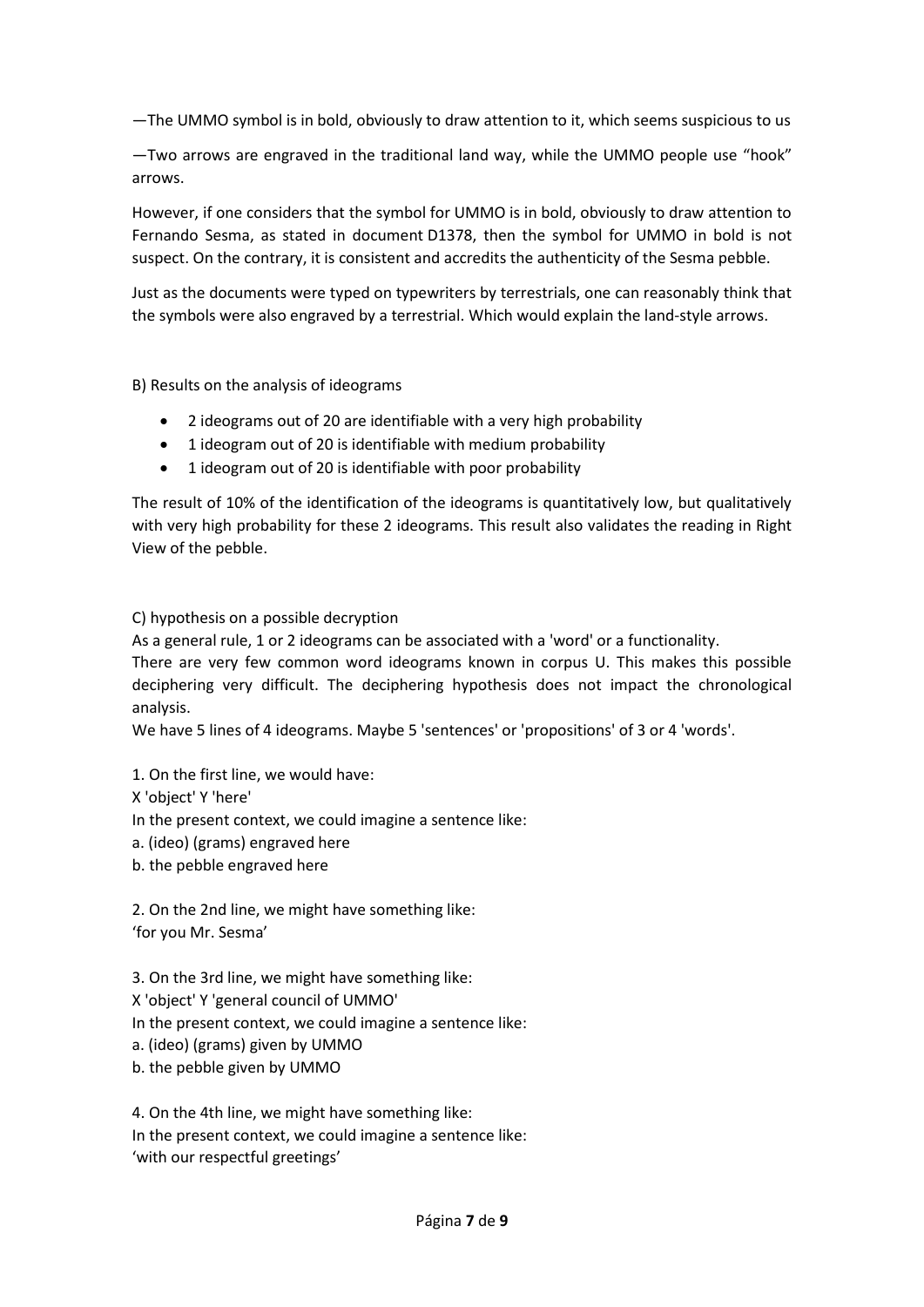5. On the 5th line, we might have something like:

X Y 'object' (7 ou Z)

In the present context, we could imagine a sentence like:

a. X (ideo) (grams) (7 ou Z) => reference U. of the object for internal tracking U. ?

b. X the pebble (7 ou Z) => reference U. of the object for internal tracking U. ?

6. In summary, I will favor the hypothesis of the following translation:

The ideograms engraved here, are for you Mr. Sesma, Ideograms are a gift from UMMO, with our respectful greetings, (object reference)

## <span id="page-7-0"></span>Timeline Discussion

Long before this letter was written, at the end of 1954 when Fernando Sesma created the Sociedad de Amigos de los Visitantes del Espacio. The group meets at the Ballena Alegre and 2 weeks after the creation of the association, Alberto Sanmartín Comes declares to have been contacted, and to have a stone on which is written a message. Sesma invites him.

The Alberto Sanmartín Comes stone has 9 symbols, while the stone of Fernando Sesma has 20 symbols. So they are not the same.

Ignacio Darnaude, UMMOCAT, Nº 4,335—The violet stone tablet from space.

" . . . two of the **nine symbols engraved** on said rock. . ."



It is certain that the realization of the tablet of Alberto Sanmartín Comes, a priori 1954, is well before the letter D1378 of 30-1-1988. This stone with 9 symbols cannot therefore be a cheat inspired by the D1378. Alberto Sanmartín Comes is not among those known to have been put under mind control by the Salianos. Given changing versions of the story, the probability of fraud, inspired by the Adamski case of the news of the time, is very high for the Alberto Sanmartín Comes tablet<sup>7</sup>.

<sup>7</sup> http://elojocritico.info/la-piedra-del-espacio-historia-de-un-fraude-compartido/